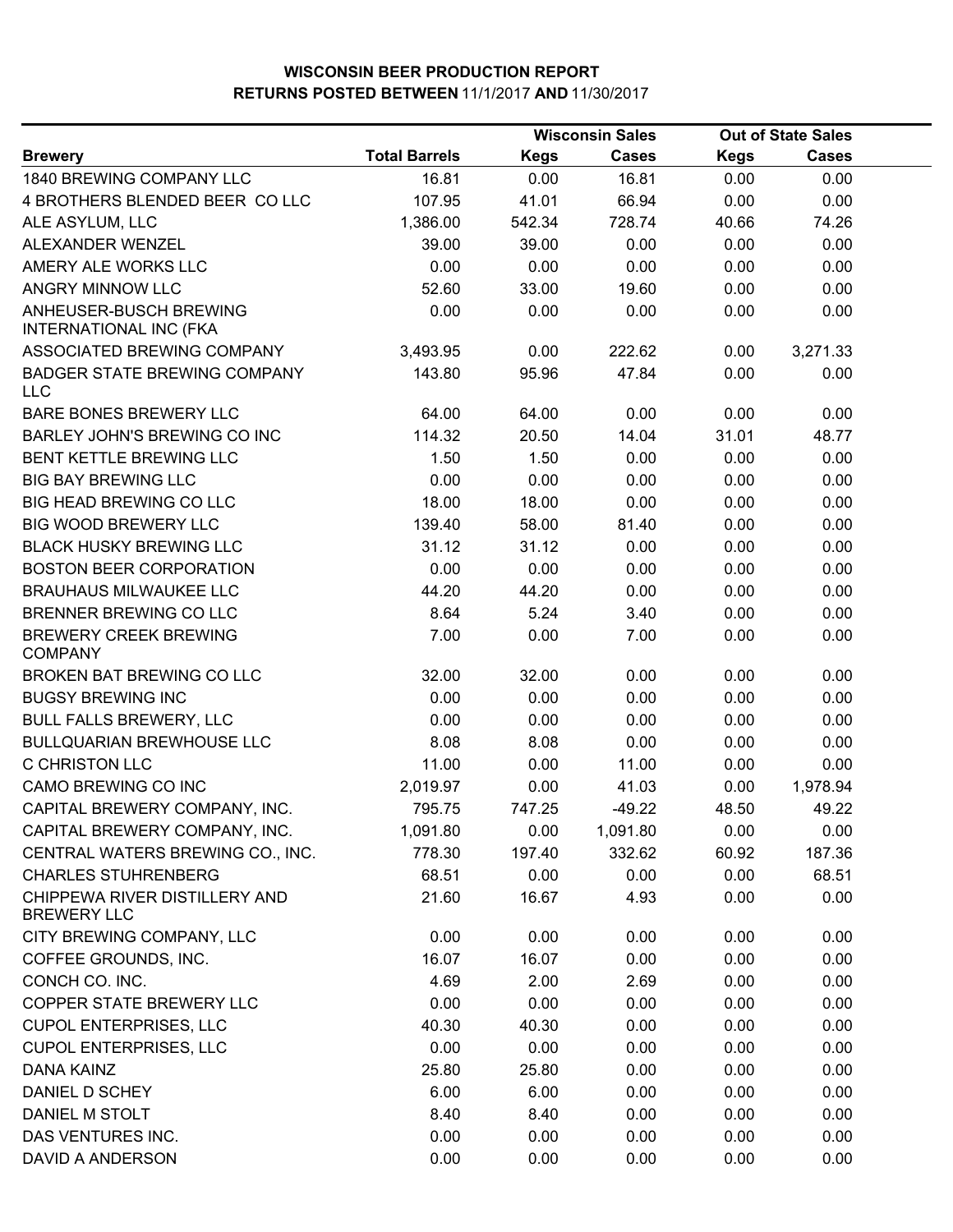|                                                            |                      |             | <b>Wisconsin Sales</b> |             | <b>Out of State Sales</b> |  |
|------------------------------------------------------------|----------------------|-------------|------------------------|-------------|---------------------------|--|
| <b>Brewery</b>                                             | <b>Total Barrels</b> | <b>Kegs</b> | <b>Cases</b>           | <b>Kegs</b> | <b>Cases</b>              |  |
| DAVID A KNUTH                                              | 23.75                | 23.75       | 0.00                   | 0.00        | 0.00                      |  |
| DEAD BIRD BREWING COMPANY                                  | 0.00                 | 0.00        | 0.00                   | 0.00        | 0.00                      |  |
| <b>DEAD BIRD BREWING COMPANY</b>                           | 0.00                 | 0.00        | 0.00                   | 0.00        | 0.00                      |  |
| DELAFIELD BREWHAUS LLC                                     | 59.60                | 59.60       | 0.00                   | 0.00        | 0.00                      |  |
| <b>DENNIS E ERB</b>                                        | 5.00                 | 5.00        | 0.00                   | 0.00        | 0.00                      |  |
| DIAGEO AMERICAS SUPPLY INC                                 | 8,813.68             | 0.00        | 0.00                   | 0.00        | 8,813.68                  |  |
| <b>DISTRICT 14 CRAFT BREWING LLC</b>                       | 0.00                 | 0.00        | 0.00                   | 0.00        | 0.00                      |  |
| DJ FEDDERLY MANAGEMENT<br><b>CONSULTANT LLC</b>            | 3.00                 | 3.00        | 0.00                   | 0.00        | 0.00                      |  |
| DOOR COUNTY BREWING CO LLC                                 | 34.00                | 34.00       | 0.00                   | 0.00        | 0.00                      |  |
| DOOR COUNTY BREWING CO LLC                                 | 365.00               | 365.00      | 0.00                   | 0.00        | 0.00                      |  |
| DRIFTLESS BREWING COMPANY LLC                              | 12.00                | 12.00       | 0.00                   | 0.00        | 0.00                      |  |
| <b>DUBUQUE BREWING &amp; MALTING</b><br><b>COMPANY LLC</b> | 17.71                | 0.00        | 0.00                   | 8.00        | 9.71                      |  |
| EAGLE TRACE BREWING COMPANY<br><b>LLC</b>                  | 8.42                 | 7.67        | 0.75                   | 0.00        | 0.00                      |  |
| EAGLE TRACE BREWING COMPANY<br>LLC                         | 0.00                 | 0.00        | 0.00                   | 0.00        | 0.00                      |  |
| <b>EGR LLC</b>                                             | 0.00                 | 0.00        | 0.00                   | 0.00        | 0.00                      |  |
| <b>ESSER DISTRIBUTING CO INC</b>                           | 0.00                 | 0.00        | 0.00                   | 0.00        | 0.00                      |  |
| EVANS BREWING COMPANY INC                                  | 155.47               | 0.00        | 0.00                   | 0.00        | 155.47                    |  |
| FK&P, LLC                                                  | 0.00                 | 0.00        | 0.00                   | 0.00        | 0.00                      |  |
| FERMENTORIUM BEVERAGE<br><b>COMPANY LLC</b>                | 84.63                | 57.07       | 27.56                  | 0.00        | 0.00                      |  |
| FFATS BREWING COMPANY, LLC                                 | 9.60                 | 9.60        | 0.00                   | 0.00        | 0.00                      |  |
| FIFTH WARD BREWING COMPANY LLC                             | 0.00                 | 0.00        | 0.00                   | 0.00        | 0.00                      |  |
| FIVE STAR BREWING CO INC.                                  | 1,159.34             | 0.00        | 13.21                  | 0.00        | 1,146.13                  |  |
| FOX RIVER BREWING COMPANY II, LLC                          | 127.20               | 127.20      | 0.00                   | 0.00        | 0.00                      |  |
| FOX RIVER BREWING COMPANY, LLC                             | 104.45               | 104.45      | 0.00                   | 0.00        | 0.00                      |  |
| <b>FRESAR INC</b>                                          | 0.58                 | 0.58        | 0.00                   | 0.00        | 0.00                      |  |
| <b>FULTON LLC</b>                                          | 19.32                | 14.32       | 5.00                   | 0.00        | 0.00                      |  |
| <b>GATHERING PLACE BREWING</b><br><b>COMPANY LLC</b>       | 33.88                | 33.88       | 0.00                   | 0.00        | 0.00                      |  |
| GD3, LLC                                                   | 199.70               | 199.70      | 0.00                   | 0.00        | 0.00                      |  |
| GD4, LLC                                                   | 44.00                | 44.00       | 0.00                   | 0.00        | 0.00                      |  |
| GJS SALES, INC.                                            | 48.99                | 0.00        | 48.99                  | 0.00        | 0.00                      |  |
| <b>GOOD CITY BREWING LLC</b>                               | 236.05               | 89.03       | 147.02                 | 0.00        | 0.00                      |  |
| <b>GRANITE CITY RESTAURANT</b><br><b>OPERATIONS INC</b>    | 11.77                | 11.77       | 0.00                   | 0.00        | 0.00                      |  |
| <b>GRANT PAULY</b>                                         | 439.93               | 135.69      | 251.70                 | 33.66       | 18.88                     |  |
| <b>GRAY BREWING CO.</b>                                    | 142.23               | 73.58       | 30.48                  | 6.67        | 31.50                     |  |
| <b>GREEN BAY BREWING COMPANY</b>                           | 456.54               | 223.97      | 226.77                 | 3.33        | 2.47                      |  |
| <b>GUY R LILJA</b>                                         | 0.00                 | 0.00        | 0.00                   | 0.00        | 0.00                      |  |
| HANSON BREWING COMPANY LLC                                 | 0.00                 | 0.00        | 0.00                   | 0.00        | 0.00                      |  |
| HILLSBORO BREWING COMPANY LLC                              | 42.33                | 42.33       | 0.00                   | 0.00        | 0.00                      |  |
| HOP & BARREL BREWING COMPANY,<br><b>LLC</b>                | 0.00                 | 0.00        | 0.00                   | 0.00        | 0.00                      |  |
| HOP HAUS BREWING COMPANY LLC                               | 18.20                | 18.20       | 0.00                   | 0.00        | 0.00                      |  |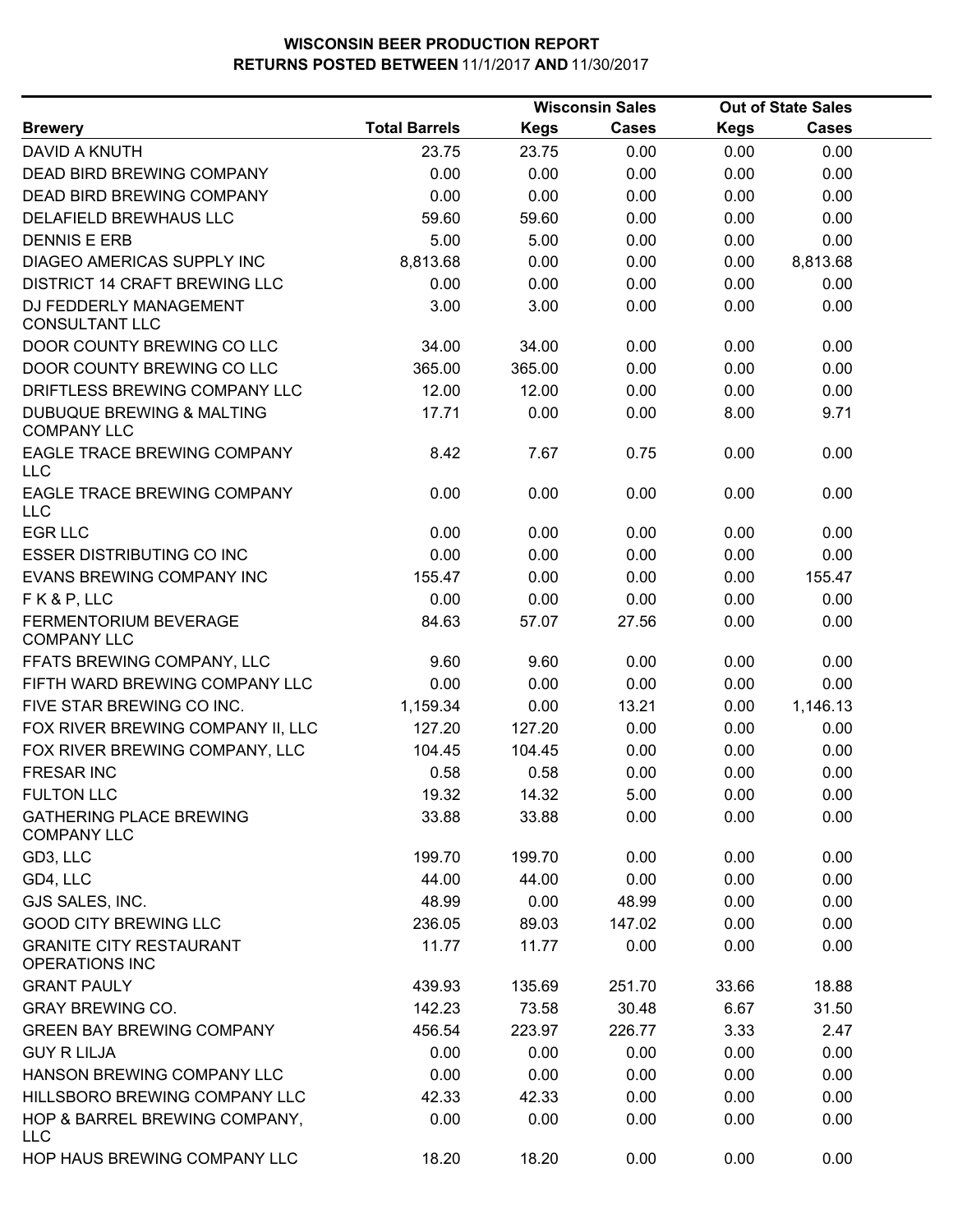|                                             |                      |             | <b>Wisconsin Sales</b> |             | <b>Out of State Sales</b> |  |
|---------------------------------------------|----------------------|-------------|------------------------|-------------|---------------------------|--|
| <b>Brewery</b>                              | <b>Total Barrels</b> | <b>Kegs</b> | <b>Cases</b>           | <b>Kegs</b> | <b>Cases</b>              |  |
| HOP HAUS BREWING COMPANY LLC                | 0.00                 | 0.00        | 0.00                   | 0.00        | 0.00                      |  |
| HORNELL BREWING CO INC                      | 5,763.29             | 0.00        | 9.78                   | 0.00        | 5,753.51                  |  |
| HOUSE OF BREWS LLC                          | 23.92                | 23.92       | 0.00                   | 0.00        | 0.00                      |  |
| <b>ISAAC SHOWAKI</b>                        | 345.65               | 70.33       | 275.32                 | 0.00        | 0.00                      |  |
| JACOB LEINENKUGEL BREWING CO.,<br>LLC       | 19,096.57            | 848.45      | 4,997.28               | 2,349.38    | 10,901.46                 |  |
| <b>JEAN M LANE</b>                          | 22.42                | 22.42       | 0.00                   | 0.00        | 0.00                      |  |
| <b>JEREMY BEACH</b>                         | 0.00                 | 0.00        | 0.00                   | 0.00        | 0.00                      |  |
| KARBEN4 BREWING LLC                         | 987.71               | 475.80      | 511.91                 | 0.00        | 0.00                      |  |
| KATCHEVER & CO LLC                          | 249.67               | 118.97      | 130.70                 | 0.00        | 0.00                      |  |
| KELLERMEISTER BEVERAGES, LLC                | 19.89                | 19.89       | 0.00                   | 0.00        | 0.00                      |  |
| <b>KUL BREWING LLC</b>                      | 503.51               | 7.25        | 496.26                 | 0.00        | 0.00                      |  |
| LACROSSE BREWING LLC                        | 1,274.75             | 6.00        | 500.26                 | 0.00        | 768.49                    |  |
| LAKEFRONT BREWERY, INC.                     | 0.00                 | 0.00        | 0.00                   | 0.00        | 0.00                      |  |
| LAKEFRONT BREWERY, INC.                     | 3,987.32             | 1,255.80    | 2,216.65               | 74.94       | 439.93                    |  |
| LAKEWALK BREWERY AND CAFE<br><b>COMPANY</b> | 34.00                | 34.00       | 0.00                   | 0.00        | 0.00                      |  |
| LAZY MONK BREWING LLC                       | 43.14                | 25.29       | 17.85                  | 0.00        | 0.00                      |  |
| LEATHERHEAD BREWING COMPANY<br><b>LLC</b>   | 6.21                 | 6.21        | 0.00                   | 0.00        | 0.00                      |  |
| LEFFEL ROOTS, LLC                           | 0.00                 | 0.00        | 0.00                   | 0.00        | 0.00                      |  |
| <b>LEVI FUNK</b>                            | 53.94                | 13.75       | 40.19                  | 0.00        | 0.00                      |  |
| LHM BREW PUB, LLC                           | 17.96                | 17.96       | 0.00                   | 0.00        | 0.00                      |  |
| <b>LOST ISLAND WINE LLC</b>                 | 2.84                 | 2.84        | 0.00                   | 0.00        | 0.00                      |  |
| LUCETTE BREWING COMPANY LLC                 | 97.22                | 70.00       | 27.22                  | 0.00        | 0.00                      |  |
| LUCKYS 1313 BREW PUB INVESTOR<br><b>LLC</b> | 0.00                 | 0.00        | 0.00                   | 0.00        | 0.00                      |  |
| LUCKYS 1313 BREW PUB INVESTOR<br><b>LLC</b> | 0.00                 | 0.00        | 0.00                   | 0.00        | 0.00                      |  |
| LUCKYS 1313 BREW PUB INVESTOR<br>LLC.       | 0.00                 | 0.00        | 0.00                   | 0.00        | 0.00                      |  |
| MARK ANTHONY BREWING INC                    | 44,744.92            | 0.00        | 11,254.61              | 0.00        | 33,490.31                 |  |
| <b>MARK RIGGLE</b>                          | 0.00                 | 0.00        | 0.00                   | 0.00        | 0.00                      |  |
| <b>MATTHEW J GEARY</b>                      | 32.52                | 22.17       | 10.35                  | 0.00        | 0.00                      |  |
| MATTHEW R SCHMIDT                           | 64.00                | 64.00       | 0.00                   | 0.00        | 0.00                      |  |
| <b>MCZ'S BREWING, LLC</b>                   | 0.00                 | 0.00        | 0.00                   | 0.00        | 0.00                      |  |
| MELMS BREWING COMPANY INC                   | 0.00                 | 0.00        | 0.00                   | 0.00        | 0.00                      |  |
| MILLERCOORS LLC                             | 0.00                 | 0.00        | 0.00                   | 0.00        | 0.00                      |  |
| MILLERCOORS LLC                             | 576,347.43           | 12,604.16   | 115,449.87             | 54,149.51   | 394,143.89                |  |
| MILWAUKEE BREWING COMPANY                   | 47.30                | 47.30       | 0.00                   | 0.00        | 0.00                      |  |
| MILWAUKEE BREWING COMPANY                   | 697.98               | 239.42      | 374.09                 | 5.00        | 79.47                     |  |
| MINOCQUA BREWING CO INC                     | 35.25                | 35.25       | 0.00                   | 0.00        | 0.00                      |  |
| <b>MISSION BREWERY INC</b>                  | 0.00                 | 0.00        | 0.00                   | 0.00        | 0.00                      |  |
| MOBCRAFT BEER INC                           | 128.33               | 72.62       | 50.73                  | 0.00        | 4.98                      |  |
| MODICUM BREWING LLC                         | 14.64                | 13.66       | 0.98                   | 0.00        | 0.00                      |  |
| MOOSEJAW PIZZA & BREWING CO LLC             | 138.60               | 104.19      | 34.41                  | 0.00        | 0.00                      |  |
| MOUNTAIN CREST SRL LLC                      | 6,567.51             | 13.75       | 820.72                 | 26.50       | 5,706.54                  |  |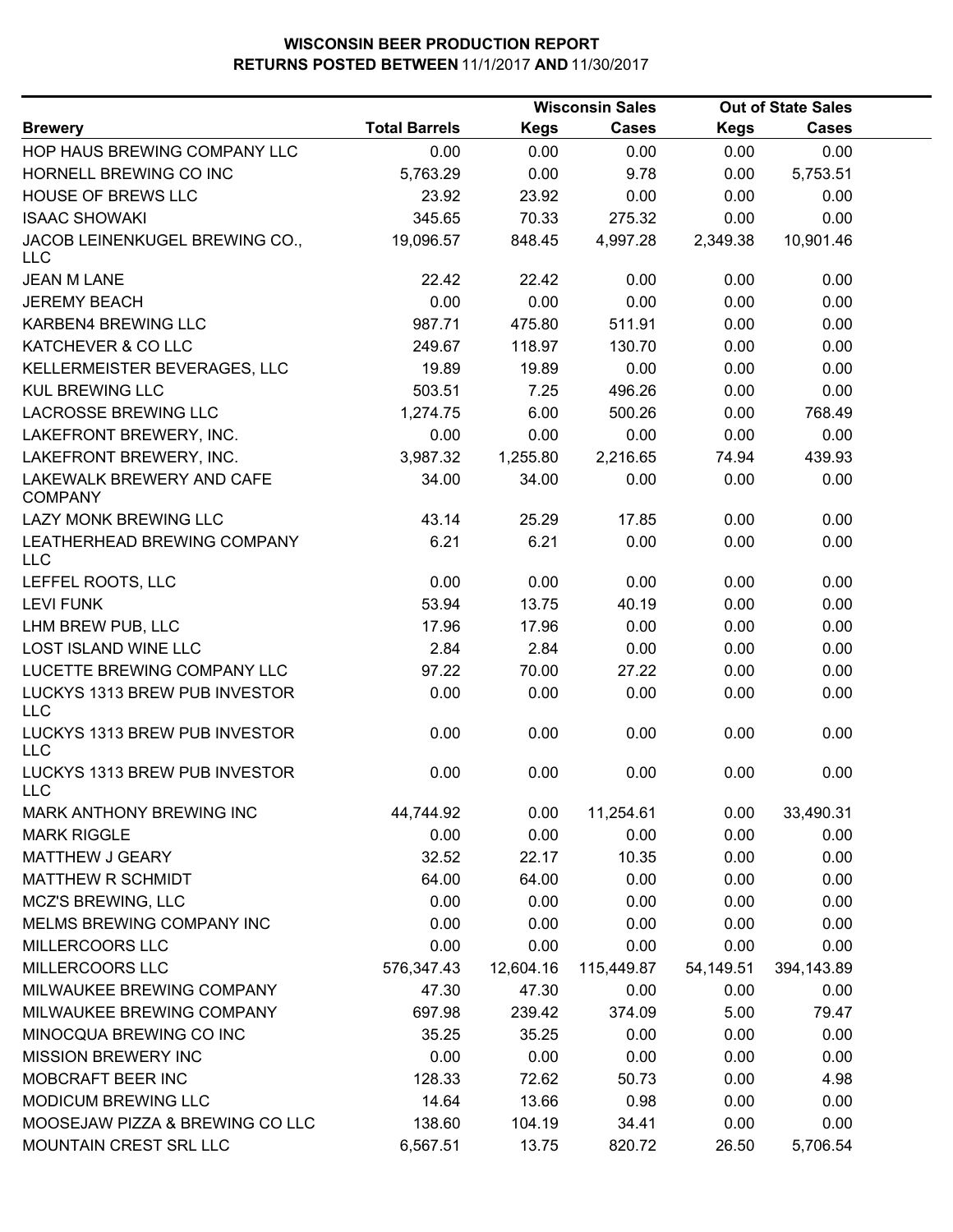|                                            |                      |             | <b>Wisconsin Sales</b> | <b>Out of State Sales</b> |              |  |
|--------------------------------------------|----------------------|-------------|------------------------|---------------------------|--------------|--|
| <b>Brewery</b>                             | <b>Total Barrels</b> | <b>Kegs</b> | <b>Cases</b>           | <b>Kegs</b>               | <b>Cases</b> |  |
| NATHAN R WARNKE                            | 16.75                | 16.75       | 0.00                   | 0.00                      | 0.00         |  |
| NEW GLARUS BREWING COMPANY                 | 20,704.81            | 5,766.75    | 14,938.06              | 0.00                      | 0.00         |  |
| NEW GLARUS BREWING COMPANY                 | 587.31               | 99.75       | 487.56                 | 0.00                      | 0.00         |  |
| NEXT DOOR BREWING LLC                      | 33.00                | 33.00       | 0.00                   | 0.00                      | 0.00         |  |
| NEXT DOOR BREWING LLC                      | 20.83                | 20.83       | 0.00                   | 0.00                      | 0.00         |  |
| NICHOLAS CALAWAY                           | 156.80               | 106.43      | 50.37                  | 0.00                      | 0.00         |  |
| NOBLE ROOTS BREWING COMPANY,<br><b>LLC</b> | 23.60                | 23.60       | 0.00                   | 0.00                      | 0.00         |  |
| NORTHWOODS BREWING CORP LLC                | 59.50                | 59.50       | 0.00                   | 0.00                      | 0.00         |  |
| OLD ABE BREWING LLC                        | 8.00                 | 0.00        | 8.00                   | 0.00                      | 0.00         |  |
| <b>OLIPHANT BREWING LLC</b>                | 63.25                | 44.88       | 0.00                   | 18.37                     | 0.00         |  |
| O'SO BREWING COMPANY                       | 302.07               | 120.50      | 181.57                 | 0.00                      | 0.00         |  |
| PABST BREWING COMPANY LLC                  | 25,946.94            | 964.82      | 0.00                   | 24,982.12                 | 0.00         |  |
| PABST BREWING COMPANY LLC                  | 0.00                 | 0.00        | 0.00                   | 0.00                      | 0.00         |  |
| PABST BREWING COMPANY LLC                  | 18.00                | 18.00       | 0.00                   | 0.00                      | 0.00         |  |
| PANDORA BREWING INC                        | 0.00                 | 0.00        | 0.00                   | 0.00                      | 0.00         |  |
| PARCHED EAGLE BREWPUB LLC                  | 12.71                | 12.71       | 0.00                   | 0.00                      | 0.00         |  |
| PETER H GENTRY                             | 9.00                 | 9.00        | 0.00                   | 0.00                      | 0.00         |  |
| PETER H GENTRY                             | 589.64               | 589.64      | 0.00                   | 0.00                      | 0.00         |  |
| PETER H GENTRY                             | 0.00                 | 0.00        | 0.00                   | 0.00                      | 0.00         |  |
| PETER PETERSON                             | 10.00                | 10.00       | 0.00                   | 0.00                      | 0.00         |  |
| PETSKULL BREWING COMPANY LLC               | 13.00                | 13.00       | 0.00                   | 0.00                      | 0.00         |  |
| PHUSION PROJECTS LLC                       | 71,171.48            | 0.00        | 1,851.11               | 0.00                      | 69,320.37    |  |
| PITCHFORK BREWING LLC                      | 24.13                | 24.13       | 0.00                   | 0.00                      | 0.00         |  |
| PLYMOUTH BREWING COMPANY LLC               | 29.41                | 29.41       | 0.00                   | 0.00                      | 0.00         |  |
| POTOSI BREWING COMPANY                     | 524.40               | 125.60      | 252.80                 | 36.90                     | 109.10       |  |
| POTOSI BREWING COMPANY                     | 14.60                | 14.60       | 0.00                   | 0.00                      | 0.00         |  |
| RAIL HOUSE PROPERTIES LLC                  | 29.00                | 0.00        | 29.00                  | 0.00                      | 0.00         |  |
| RAISED GRAIN BREWING COMPANY<br>LLC        | 86.51                | 82.22       | 4.29                   | 0.00                      | 0.00         |  |
| RANDOLPH OSKEY                             | 14.81                | 14.81       | 0.00                   | 0.00                      | 0.00         |  |
| RANDYS FUNHUNTERS BREWERY INC              | 6.00                 | 6.00        | 0.00                   | 0.00                      | 0.00         |  |
| RED EYE BREWING COMPANY LLC                | 32.90                | 32.90       | 0.00                   | 0.00                      | 0.00         |  |
| REGAL BRAU BREWING COMPANY LLC             | 7,409.07             | 0.00        | 339.39                 | 0.00                      | 7,069.68     |  |
| REVOLVER BREWING LLC                       | 0.00                 | 0.00        | 0.00                   | 0.00                      | 0.00         |  |
| RHINELANDER BREWING CO LLC                 | 4,980.27             | 8.00        | 220.53                 | 2.00                      | 4,749.74     |  |
| <b>RICHARD R TUESCHER</b>                  | 2.00                 | 2.00        | 0.00                   | 0.00                      | 0.00         |  |
| ROBERT A LARSON                            | 266.43               | 82.85       | 108.50                 | 35.15                     | 39.93        |  |
| ROCK COUNTY BREWING COMPANY<br>LLC         | 8.45                 | 0.00        | 8.45                   | 0.00                      | 0.00         |  |
| ROCKY REEF BREWING COMPANY                 | 15.71                | 15.71       | 0.00                   | 0.00                      | 0.00         |  |
| <b>ROGER MILLER</b>                        | 6.77                 | 6.77        | 0.00                   | 0.00                      | 0.00         |  |
| <b>ROSS M NELSON</b>                       | 0.33                 | 0.33        | 0.00                   | 0.00                      | 0.00         |  |
| ROWLAND'S CALUMET BREWING CO.,<br>INC.     | 4.00                 | 4.00        | 0.00                   | 0.00                      | 0.00         |  |
| ROWLAND'S CALUMET BREWING CO.,<br>INC.     | 8.00                 | 8.00        | 0.00                   | 0.00                      | 0.00         |  |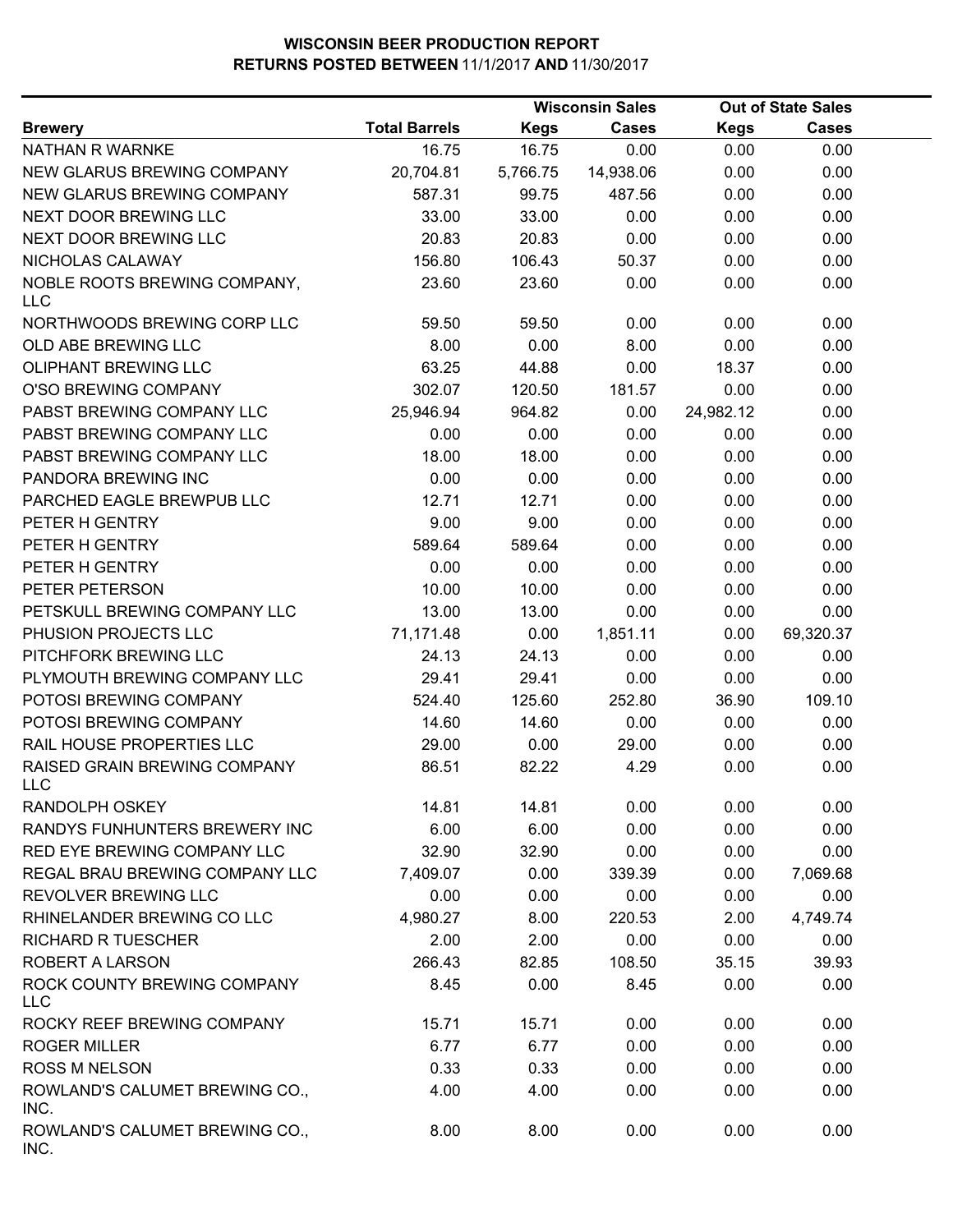|                                                        |                      |             | <b>Wisconsin Sales</b> |             | <b>Out of State Sales</b> |  |
|--------------------------------------------------------|----------------------|-------------|------------------------|-------------|---------------------------|--|
| <b>Brewery</b>                                         | <b>Total Barrels</b> | <b>Kegs</b> | <b>Cases</b>           | <b>Kegs</b> | Cases                     |  |
| <b>RUSH RIVER BREWING LLC</b>                          | 199.50               | 36.37       | 49.30                  | 57.83       | 56.00                     |  |
| <b>RUSTIC VENTURES LLC</b>                             | 0.00                 | 0.00        | 0.00                   | 0.00        | 0.00                      |  |
| <b>RUSTIC VENTURES LLC</b>                             | 46.70                | 46.70       | 0.00                   | 0.00        | 0.00                      |  |
| SAINT CROIX BEVERAGES LLC                              | 0.00                 | 0.00        | 0.00                   | 0.00        | 0.00                      |  |
| SAWMILL BREWING CO INC                                 | 25.25                | 25.25       | 0.00                   | 0.00        | 0.00                      |  |
| SAWMILL LOGGER ENTERPRISES LLC                         | 1.00                 | 1.00        | 0.00                   | 0.00        | 0.00                      |  |
| SILVER CREEK BREWING COMPANY                           | 12.91                | 12.91       | 0.00                   | 0.00        | 0.00                      |  |
| SLEEMAN BREWING COMPANY USA<br><b>INC</b>              | 19,360.77            | $-209.06$   | $-895.43$              | 3,117.16    | 17,348.10                 |  |
| <b>SLOCUM LLC</b>                                      | 100.40               | 100.40      | 0.00                   | 0.00        | 0.00                      |  |
| SOME NERVE BREWING COMPANY<br><b>LLC</b>               | 0.00                 | 0.00        | 0.00                   | 0.00        | 0.00                      |  |
| SOUTH SHORE BREWERY, INC.                              | 28.06                | 28.06       | 0.00                   | 0.00        | 0.00                      |  |
| SOUTH SHORE BREWERY, INC.                              | 107.92               | 59.37       | 36.32                  | 8.67        | 3.56                      |  |
| <b>SPB LLC</b>                                         | 4,794.98             | 357.51      | 1,073.15               | 267.25      | 3,097.07                  |  |
| SPRECHER BREWING COMPANY, INC.                         | 632.68               | 282.74      | 321.50                 | 9.00        | 19.44                     |  |
| STARBOARD BREWING COMPANY LLC                          | 14.00                | 14.00       | 0.00                   | 0.00        | 0.00                      |  |
| STEELHEAD ALEWORKS LLC                                 | 0.00                 | 0.00        | 0.00                   | 0.00        | 0.00                      |  |
| STEPHEN B ZINK                                         | 0.50                 | 0.50        | 0.00                   | 0.00        | 0.00                      |  |
| STILLMANK BREWING COMPANY                              | 108.28               | 61.25       | 47.03                  | 0.00        | 0.00                      |  |
| STONE CELLAR BREWPUB, INC.                             | 238.10               | 238.10      | 0.00                   | 0.00        | 0.00                      |  |
| SUGAR CREEK ACQUISITION LLC                            | 0.00                 | 0.00        | 0.00                   | 0.00        | 0.00                      |  |
| SWINGING BRIDGE BREWING<br><b>COMPANY</b>              | 10.25                | 10.25       | 0.00                   | 0.00        | 0.00                      |  |
| SWITCHGEAR BREWING COMPANY<br><b>LLC</b>               | 11.30                | 11.30       | 0.00                   | 0.00        | 0.00                      |  |
| <b>TAILGATE BEER LLC</b>                               | 175.00               | 0.00        | 0.00                   | 0.00        | 175.00                    |  |
| TERRAPIN BEER COMPANY LLC                              | 2,818.38             | 73.33       | 0.00                   | 1,549.00    | 1,196.05                  |  |
| THE BENJAMIN BEER COMPANY INC                          | 12.00                | 12.00       | 0.00                   | 0.00        | 0.00                      |  |
| THE BRONX BREWERY, LLC                                 | 0.00                 | 0.00        | 0.00                   | 0.00        | 0.00                      |  |
| THE ENLIGHTENED IMBIBER LLC                            | 24.17                | 24.17       | 0.00                   | 0.00        | 0.00                      |  |
| THE EXPLORIUM BREWPUB LLC                              | 65.98                | 65.98       | 0.00                   | 0.00        | 0.00                      |  |
| THE GD 2 LLC                                           | 29.19                | 29.19       | 0.00                   | 0.00        | 0.00                      |  |
| THE GREAT DANE PUB AND BREWING<br>COMPANY, INC.        | 194.35               | 194.35      | 0.00                   | 0.00        | 0.00                      |  |
| THE HOPEWELL BREWING COMPANY<br><b>LLC</b>             | 0.00                 | 0.00        | 0.00                   | 0.00        | 0.00                      |  |
| THE LONE GIRL BREWING COMPANY -<br><b>WAUNAKEE LLC</b> | 55.50                | 55.50       | 0.00                   | 0.00        | 0.00                      |  |
| THE MCKENZIE RIVER CORPORATION                         | 0.00                 | 0.00        | 0.00                   | 0.00        | 0.00                      |  |
| THIRD SPACE BREWING LLC                                | 220.54               | 117.83      | 102.71                 | 0.00        | 0.00                      |  |
| THUMB KNUCKLE BREWING COMPANY                          | 14.50                | 14.50       | 0.00                   | 0.00        | 0.00                      |  |
| TIMOTHY M NELSON                                       | 71.00                | 71.00       | 0.00                   | 0.00        | 0.00                      |  |
| TITLETOWN BREWING CO LLC                               | 355.28               | 229.35      | 125.93                 | 0.00        | 0.00                      |  |
| <b>TOM PORTER</b>                                      | 207.50               | 207.50      | 0.00                   | 0.00        | 0.00                      |  |
| <b>TOPPLING GOLIATH INC</b>                            | 207.09               | 61.50       | 0.00                   | 145.59      | 0.00                      |  |
| TRIBUTE BREWING COMPANY LLC                            | 58.45                | 30.97       | 27.48                  | 0.00        | 0.00                      |  |
|                                                        |                      |             |                        |             |                           |  |